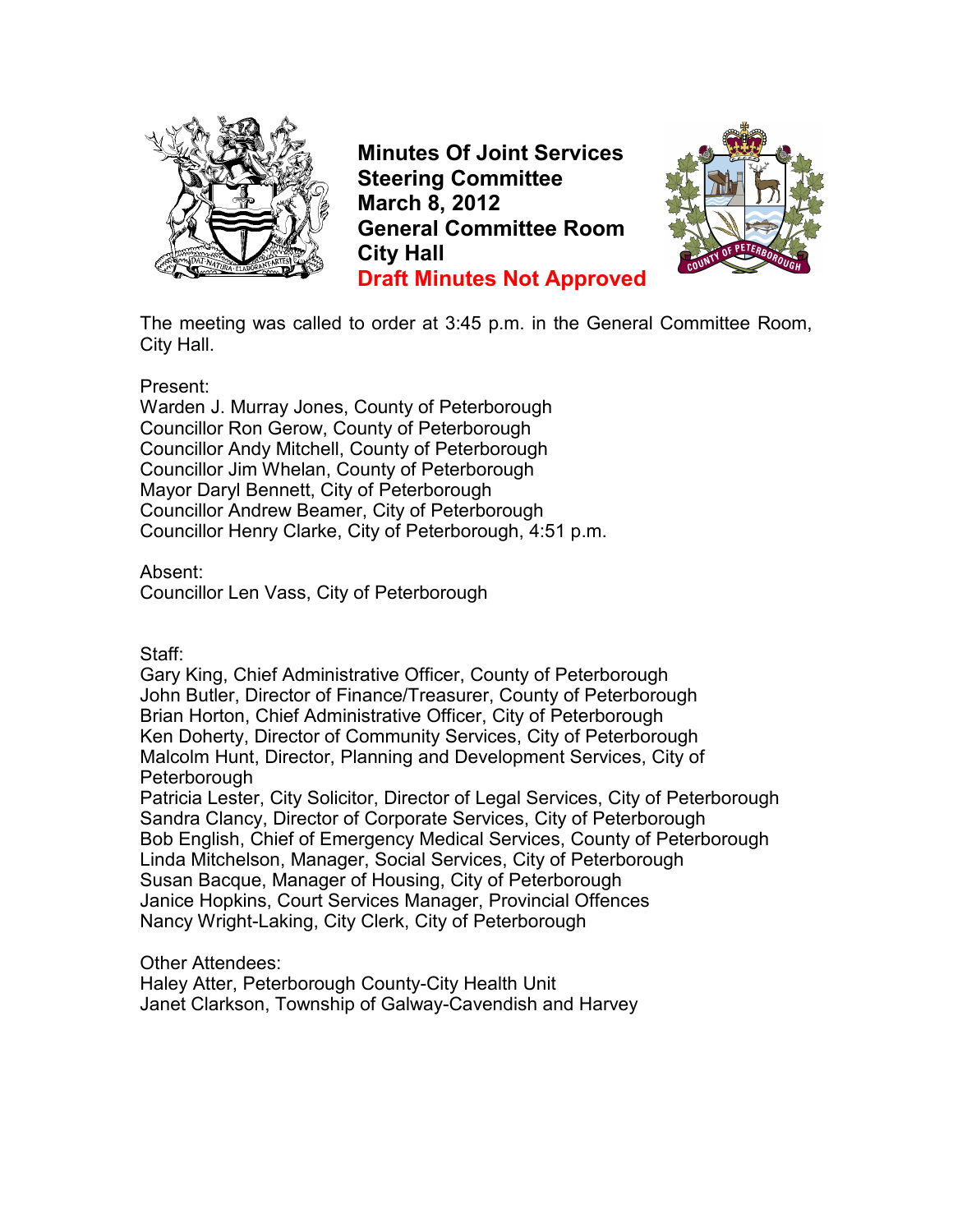## **Appointment of Chair and Vice-Chair**

Moved by Warden Jones, seconded by Mayor Bennett

**That Councillor Beamer be appointed as Chair of the Joint Services Steering Committee.** 

"CARRIED"

### **Minutes of the Meeting of October 13, 2011**

Moved by Councillor Gerow, seconded by Councillor Whelan

### **That the minutes of the meeting of October 13, 2011, be approved.**

"CARRIED"

### **Disclosure of Interest**

There were no disclosures of interest.

#### **Minutes for Information**

Moved by Mayor Bennett, seconded by Councillor Mitchell

**That the AHAC (Affordable Housing Action Committee) minutes of May 13, 2011, June 10, 2011, September 9, 2011, October 14, 2011, November 18, 2011 and December 9, 2011 be received for information.** 

"CARRIED"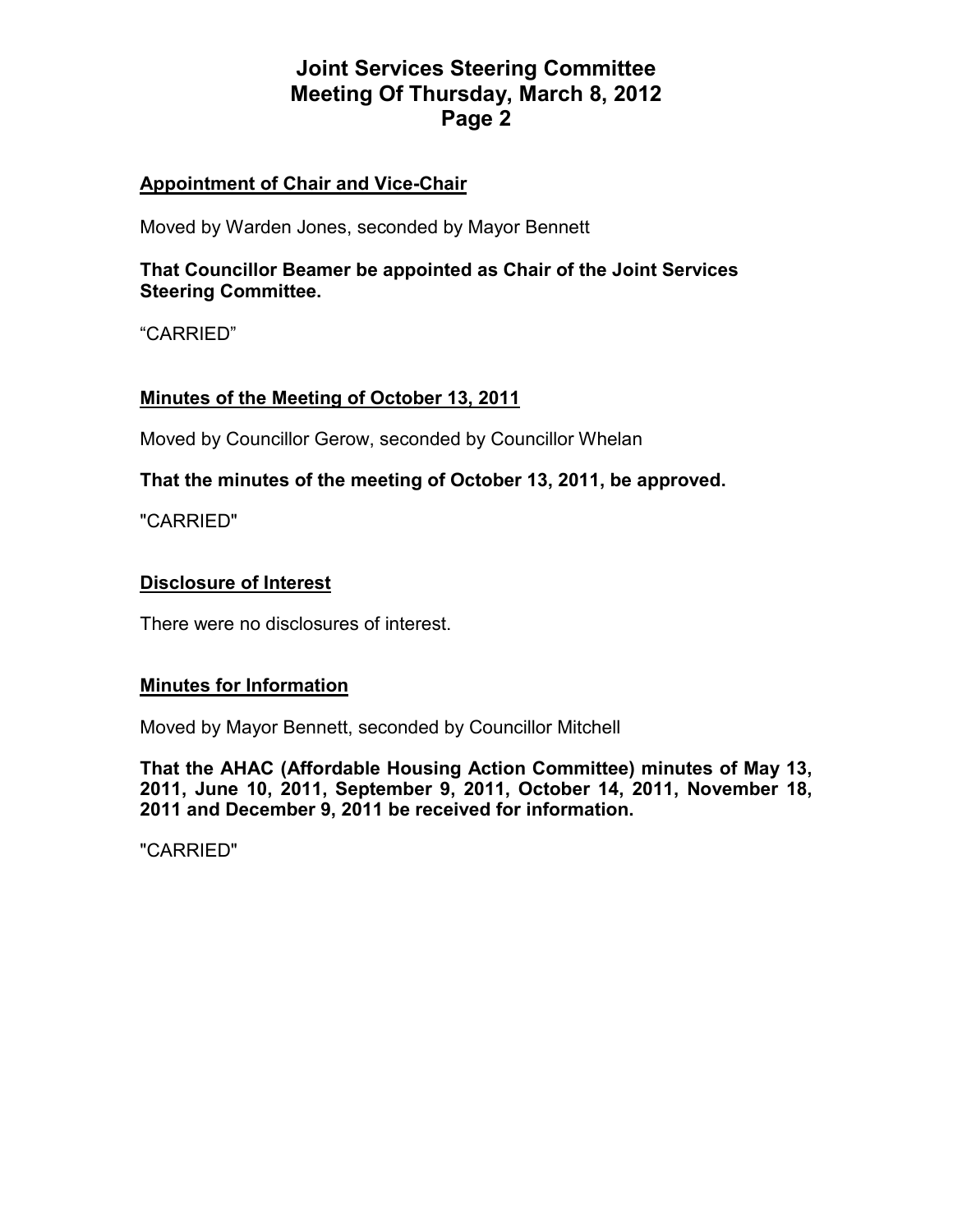### **Report CSSSJSSC12-001 Food Security Programs Ken Doherty, Director of Community Services, City of Peterborough Presentation**

Linda Mitchelson, Social Services Division, City of Peterborough and Susan Hubay of Peterborough County-City Health Unit (PCCHU), made a presentation.

Moved by Mayor Bennett, seconded by Warden Jones

**That the Joint Services Steering Committee endorse the recommendation outlined in Report CSSSJSSC12-001 dated March 8, 2012, of the Director of Community Services, as follows:** 

- **a) That the report be received for information; and**
- **b) That the presentation on Food Security issues from the Social Services Division and Peterborough City County Health Unit (PCCHU) be received.**

"CARRIED"

#### **Report CSSSJSSC12-002 Homelessness Prevention Program 2012-2014 Ken Doherty, Director of Community Services, City of Peterborough**

Moved by Mayor Bennett, seconded by Councillor Whelan

**That the Joint Services Steering Committee endorse the recommendations outlined in Report CSSSJSSC12-002 dated March 8, 2012, of the Director of Community Services, as follows:** 

**That the report be received for information, pending final budget approvals.** 

"CARRIED"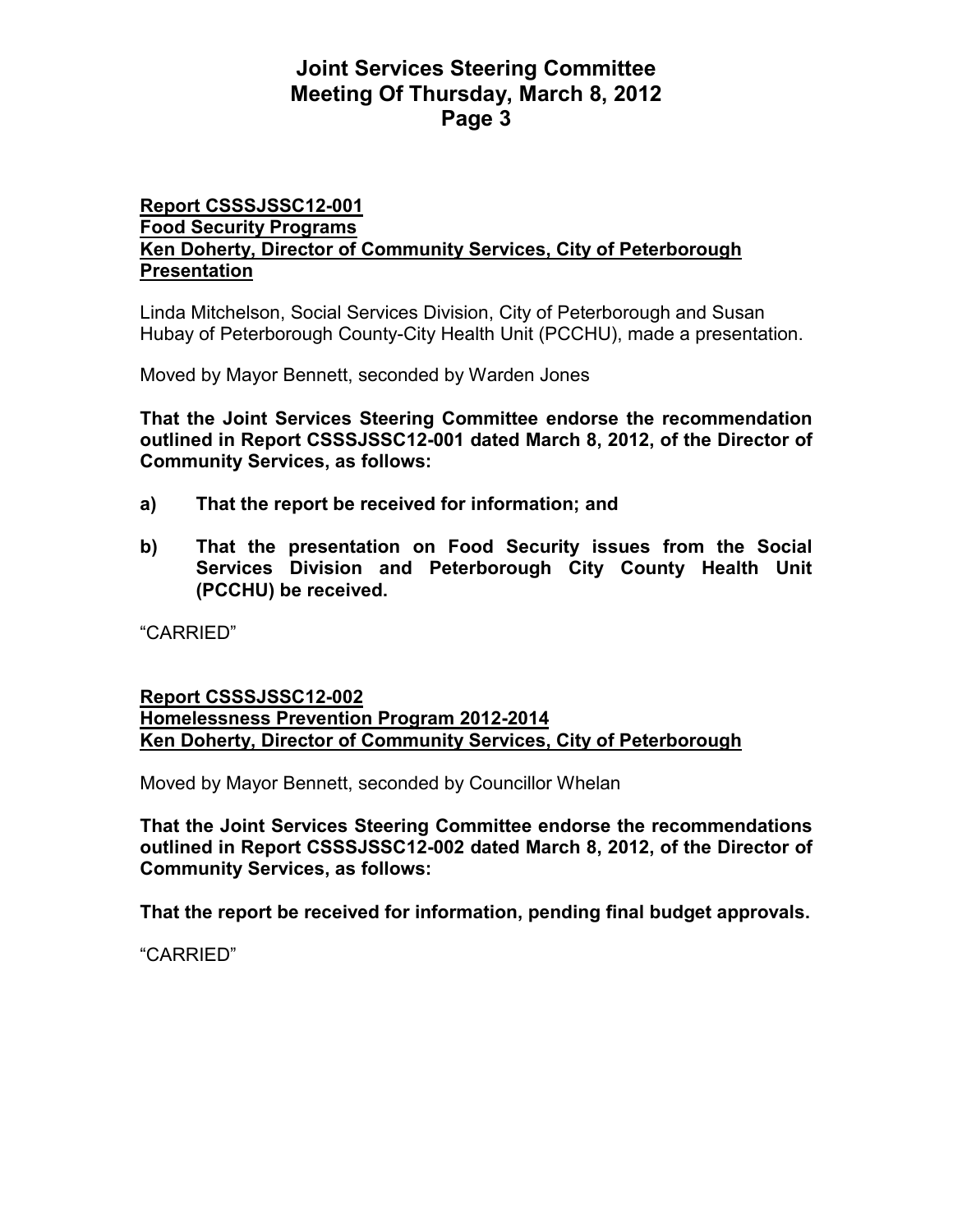### **Report CSSSJSSC12-003 The Ministry of Training Colleges and Universities (MTCU) Notice Regarding Employment Resource Centre Funding Ken Doherty, Director of Community Services, City of Peterborough**

Moved by Warden Jones, seconded by Mayor Bennett

**That a letter be sent to the appropriate ministry outlining the concerns in respect to the reduction of service.** 

"CARRIED"

Moved by Mayor Bennett, seconded by Councillor Gerow

**That the Joint Services Steering Committee endorse the recommendation outlined in Report CSSSJSSC12-003 dated March 8, 2012, of the Director of Community Services, as follows:** 

**That Report CSSSJSSC12-003 be received for information.** 

"CARRIED"

### **Report PLHDJSSC12-001 Investment in Affordable Housing (IAH) Program Delivery and Fiscal Plan, 2012 to 2015 Malcolm Hunt, Director of Planning and Development Services, City of Peterborough**

Moved by Mayor Bennett, seconded by Councillor Whelan

**That the Joint Services Steering Committee receive Report PLHDJSSC12- 001 dated March 8, 2012, of the Director of Planning and Development Services, for information.** 

"CARRIED"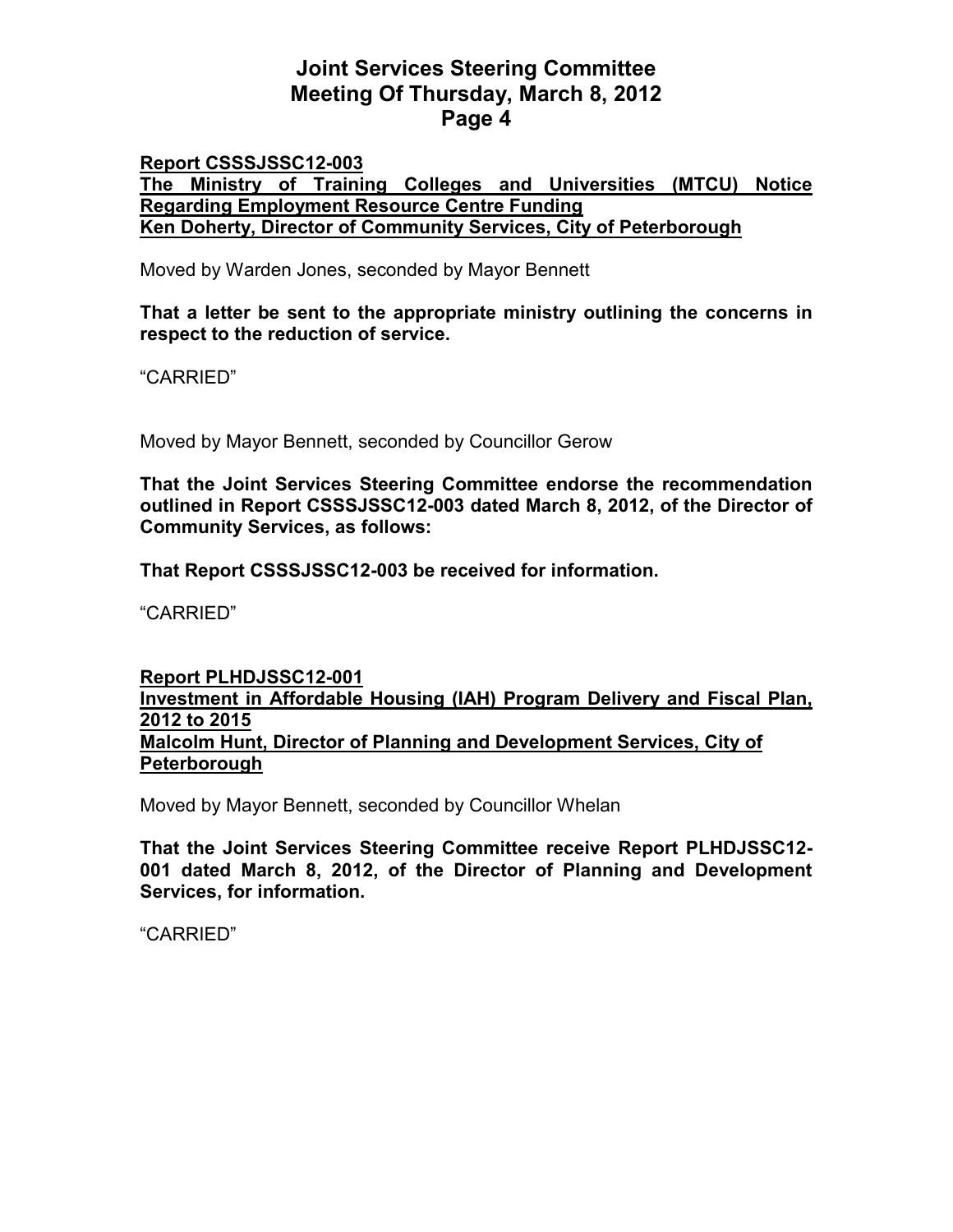### **2012 Joint Services Steering Committee Meeting Schedule**

Moved by Mayor Bennett, seconded by Councillor Whelan

**That the meeting dates proposed by the Chief Administrative Officer, County of Peterborough and Chief Administrative Officer, City of Peterborough, be approved.** 

**Thursday, June 14, 2012 Thursday, September 20, 2012 Thursday, October 11, 2012** 

"CARRIED"

**Memorandum Provincial Offences Act Outstanding Fines Patricia Lester, City Solicitor and Director of Legal Services**

Moved by Mayor Bennett, seconded by Warden Jones

**That a letter be sent to the Ministry of the Attorney General outlining the concerns in respect to uncollected POA fines and that a copy of the letter be sent to AMO.** 

"CARRIED"

Moved by Councillor Gerow, seconded by Mayor Benett

**That the memorandum from the City Solicitor and Director of Legal Services regarding outstanding fees under the Provincial Offences Act, dated March 8, 2012 be received for information.** 

"CARRIED"

#### **Other Business**

There was no Other Business.